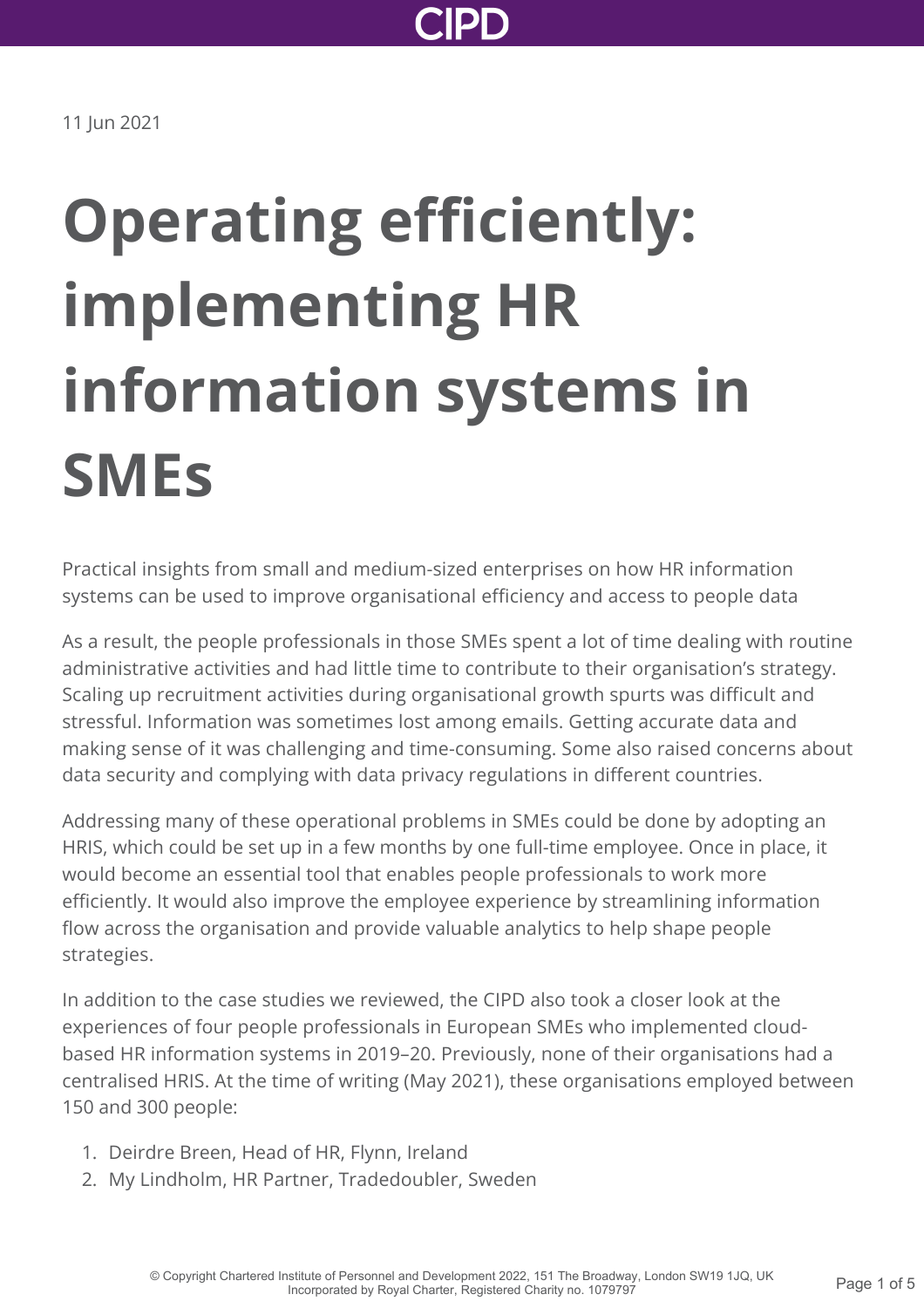

- 3. Claire Thomas (not her real name), People Advisor, Fintech SME, France
- 4. Willem Kistemaker, HR Project Manager, Basilea Pharmaceutica, Switzerland

#### Getting buy-in from the boss

Persuading your leadership to invest in an HRIS is not always easy. Breen, in particular, had to fight her corner. Her organisation wasn't going through a growth spurt like Thomas's. It didn't have multiple systems like Kistemaker's organisation either, so the cost-saving from consolidation was not obvious.

To tip the odds in her favour, Breen persuaded one of the managing directors to support her proposal, explaining the benefits of having a HRIS as well as the pitfalls of not having one. For example, how access levels could be customised so that colleagues can only see personal data relevant to their work, and how she would be able to pull reports more quickly for the finance team.

'As a consequence of my conversations with them, [the managing directors] put in place a technology group to look at digital platforms for other aspects of the business. Once that got off the ground, we met three or four times and each person was tasked with a different platform. We presented our research and the different systems that we were looking at. They went off and deliberated and came back and said, "Right, this is how we are spending our budget." Thankfully, the HR information system was included in that,' Breen said.

# Countdown to going live

Implementing the HR information system took between five weeks and six months at the four organisations, depending on the HR solution being implemented and the amount of time spent customising and testing before going live. This was the period after signing the contract until the first day when the system became the main source of people data. All of the organisations had access to the vendor's client support during the project.

The difference was partly because of the amount of time spent customising and testing before going live. Thomas's manager configured five modules in five weeks, dedicating one or two days a week to the project. She met weekly with the vendor's client support but didn't have many questions because the configuration guide was easy to follow.

Setting up took around two months for Lindholm and Kistemaker. When Lindholm joined her organisation, it had already started configuring the system. But she had to reconfigure it to make it work with the different rules in each country, such as for vacation carry-over.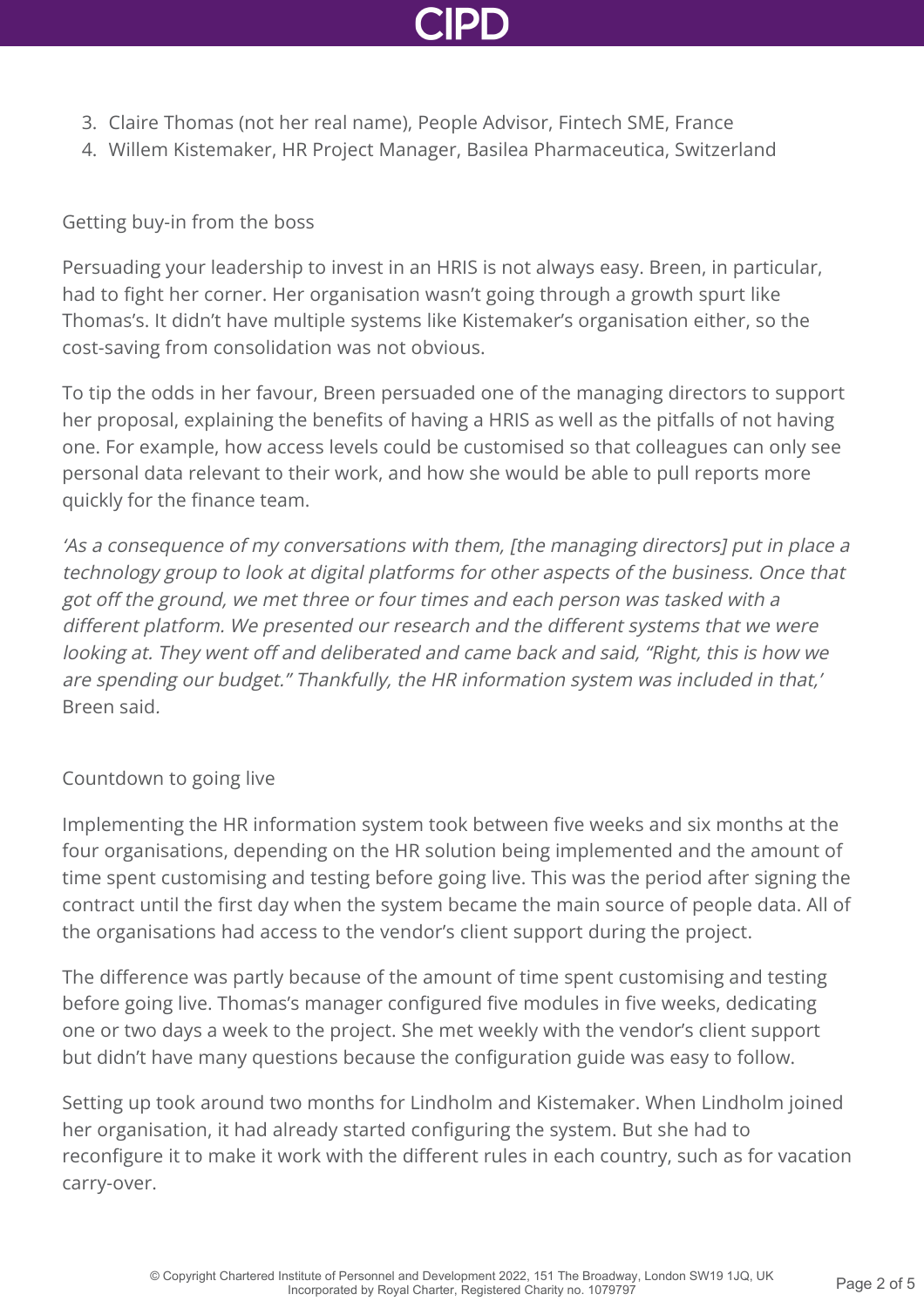Breen took almost six months to get up and running. She spent the first three months working closely with her IT colleague and the vendor who configured the system. In the last three months, some of the time was spent testing and refining the system.

Kistemaker explained, 'You don't have to launch everything at once. You can decide to launch bits and pieces at a time. That's the nice thing about it.' Candidates started engaging with his organisation's HRIS through the recruitment module before self-service became available to employees. Lindholm also agreed with Kistemaker on not launching everything at once. After going live, she continued to refine access levels so that she can customise settings for specific countries or employee groups without affecting the whole system.

While training employees to use an HRIS properly is important, choosing one that is intuitive and has useful features significantly increases adoption. All four people professionals said employees found their system easy to use. Breen, for instance, intentionally chose one with a good mobile app, so that remote employees who don't have company laptops can use their mobile phones to apply for holidays and record time spent on construction projects. She even made sure there was a single sign-in, so employees don't have to memorise another password to access the system.

# Freeing up time to do other things

The HRIS did save a significant amount of administrative time where it was tightly aligned with the organisation's policies and processes. For example, it enabled recruitment and onboarding to be more integrated and streamlined at Kistemaker's organisation. 'It's easy to loop other employees into the processes… Because it's user-friendly, line managers can just step in and roll with it, 'Kistemaker commented. New hires save time too because they don't need to re-enter personal details that are already collected at application stage. But where it wasn't tightly aligned, for example to the French system of recording time off, as in Thomas's case, it can cause more of a headache.

All four people professionals said that their HRIS made data much more accessible to the right people and strategically supported their organisations with timely people analytics. Kistemaker said, 'When you speak to employees, you tend to speak to the loudest ones. That is not necessarily representative of the sentiments of the wider employee population… [Having a HRIS] means that we can actually see how many people we are losing a year, why we are losing them and what their performance was like.'

For Lindholm and Breen, it also means more time for business partnering. Instead of chasing for appraisal documents, Breen could focus more on supporting the performance management conversations. Similarly, Lindholm has more time to run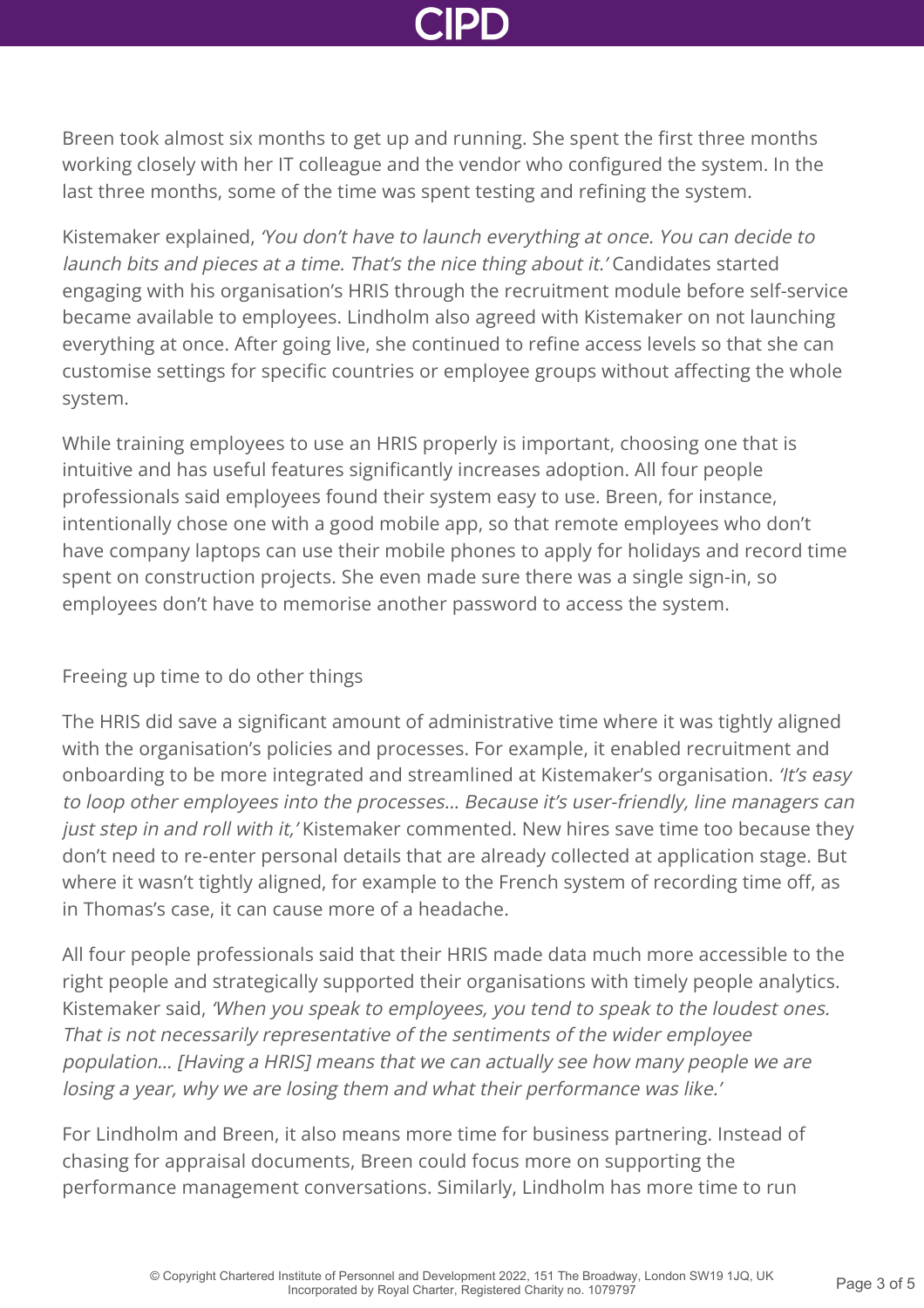

bespoke workshops for different employee groups in response to country manager requests.

Seven top tips for implementing an HR information system

# 1. **Get buy-in from key stakeholders**

'Make sure that you have the organisation with you and that they understand the benefits of having a system and using HR analytics to make the right decisions,' Lindholm advised. Breen added that it's important to get a champion from senior management who will support your proposal. She said, 'I met regularly with that individual to ensure that they understood what the benefits of the system were… So when I was presenting to the management team, I had somebody in the room who was already going to support my decision.'

# 2. **Prioritise your organisation's requirements**

It is likely that no single system can do everything that you need it to do. Identify the must-haves and nice-to-haves, bearing in mind your organisation's budget and people's ability to maintain the system. Breen and Kistemaker recommended focusing on improving the employee experience – self-service features need to be intuitive even for those who don't use it regularly. This is also an opportunity for you to review processes – whether to keep doing, update or stop doing them. As you get a better understanding of the organisation's pain points, your requirements might change.

# 3. **Get your hands dirty**

Don't just base your decision on vendor demonstrations and [user reviews](https://www.capterra.co.uk/directory/5/human-resource/software). Once you have a shortlist, obtain trial copies to test how well the HRIS meet your requirements. Kistemaker explained how the testing works: 'You log in and they have a dummy company set up. You get to hire and fire dummy people and give them salary increases and just interact with the system.'

# 4. **Borrow from other systems**

If you've found an amazing HRIS, but a few modules don't fully meet your requirements, you could also explore whether you can link other vendors' software to it. Kistemaker found it very easy to connect data from his organisation's HRIS to other software by 'just copying and pasting some code'. It's a 'game changer' because he now has a wider range of reliable people data sources to do people analytics.

# 5. **Consider country-specific policies**